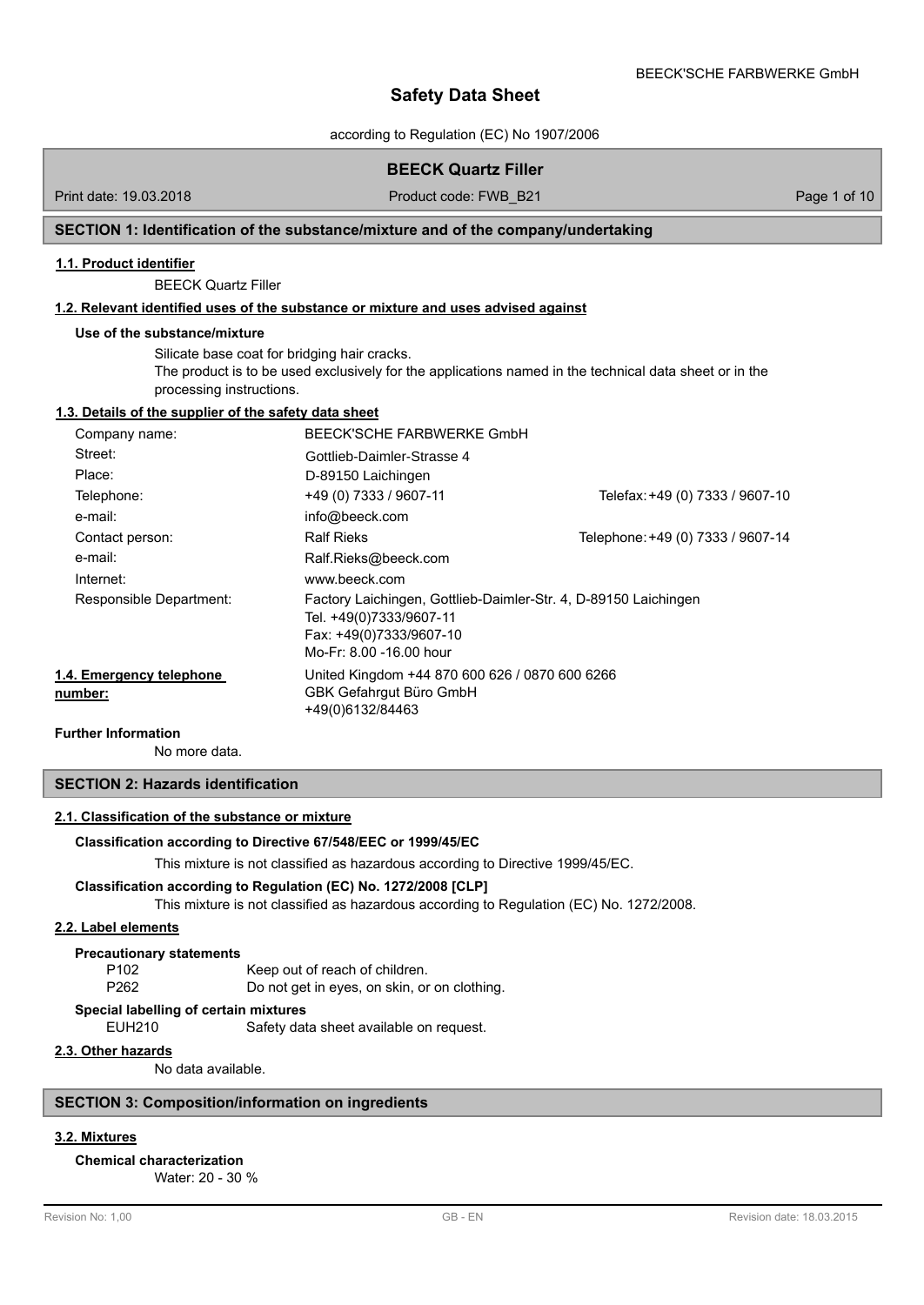according to Regulation (EC) No 1907/2006

**BEECK Quartz Filler**

Print date: 19.03.2018 Product code: FWB\_B21 Page 2 of 10

#### **Hazardous components**

| EC No           | Chemical name                                                   | Quantity    |
|-----------------|-----------------------------------------------------------------|-------------|
| CAS No          | Classification according to Directive 67/548/EEC                |             |
| Index No        | Classification according to Regulation (EC) No. 1272/2008 [CLP] |             |
| <b>REACH No</b> |                                                                 |             |
| 215-199-1       | Silicic acid, potassium salt; Molar ratios $>$ 3,2 (< 40%)      | $10 - 5 \%$ |
| 1312-76-1       |                                                                 |             |
|                 |                                                                 |             |
|                 | Calcium carbonate                                               | $1 - 5\%$   |
| 1317-65-3       |                                                                 |             |
|                 |                                                                 |             |
| 236-675-5       | Titanium oxide                                                  | < 1 %       |
| 13463-67-7      |                                                                 |             |
|                 |                                                                 |             |

Full text of R-, H- and EUH-phrases: see section 16.

# **SECTION 4: First aid measures**

# **4.1. Description of first aid measures**

#### **General information**

Show this safety data sheet to the doctor in attendance. Never give anything by mouth to an unconscious person. Lay the affected person down and keep him still; If unconscious, place the person in the recovery position.

#### **After inhalation**

Move to fresh air. Lay the affected person down, and keep her or him warm and calm. If symptoms persist, call a physician. In case of irregular breathing or respiratory arrest: Oxygen or artificial respiration, if needed.

# **After contact with skin**

Wash contaminated skin areas thoroughly with soap and water. Remove soiled clothing. Do not use solvents or thinners.

Obtain medical attention.

#### **After contact with eyes**

Rinse with plenty of water immediately, also under the eyelids, for at least 15 minutes. Remove contact lenses after the first 1 - 2 minutes and continue flushing. Consult an ophthalmologist immediately.

#### **After ingestion**

Immediately give large quantities of water to drink. Do not induce vomiting.

In the event of spontaneous nausea and unconsciousness, keep the head back and bring the patient into the recovery position. Keep the respiratory tract open, prevent aspiration. Lay the affected person down, and keep her or him warm and calm. Consult a physician.

### **4.2. Most important symptoms and effects, both acute and delayed**

May cause eye/skin irritation.

nausea, vomiting, cough, shortness of breath, abdominal pain.

#### **4.3. Indication of any immediate medical attention and special treatment needed**

Symptomatic treatment (decontamination and vital functions). If necessary, contact poisson centre.

# **SECTION 5: Firefighting measures**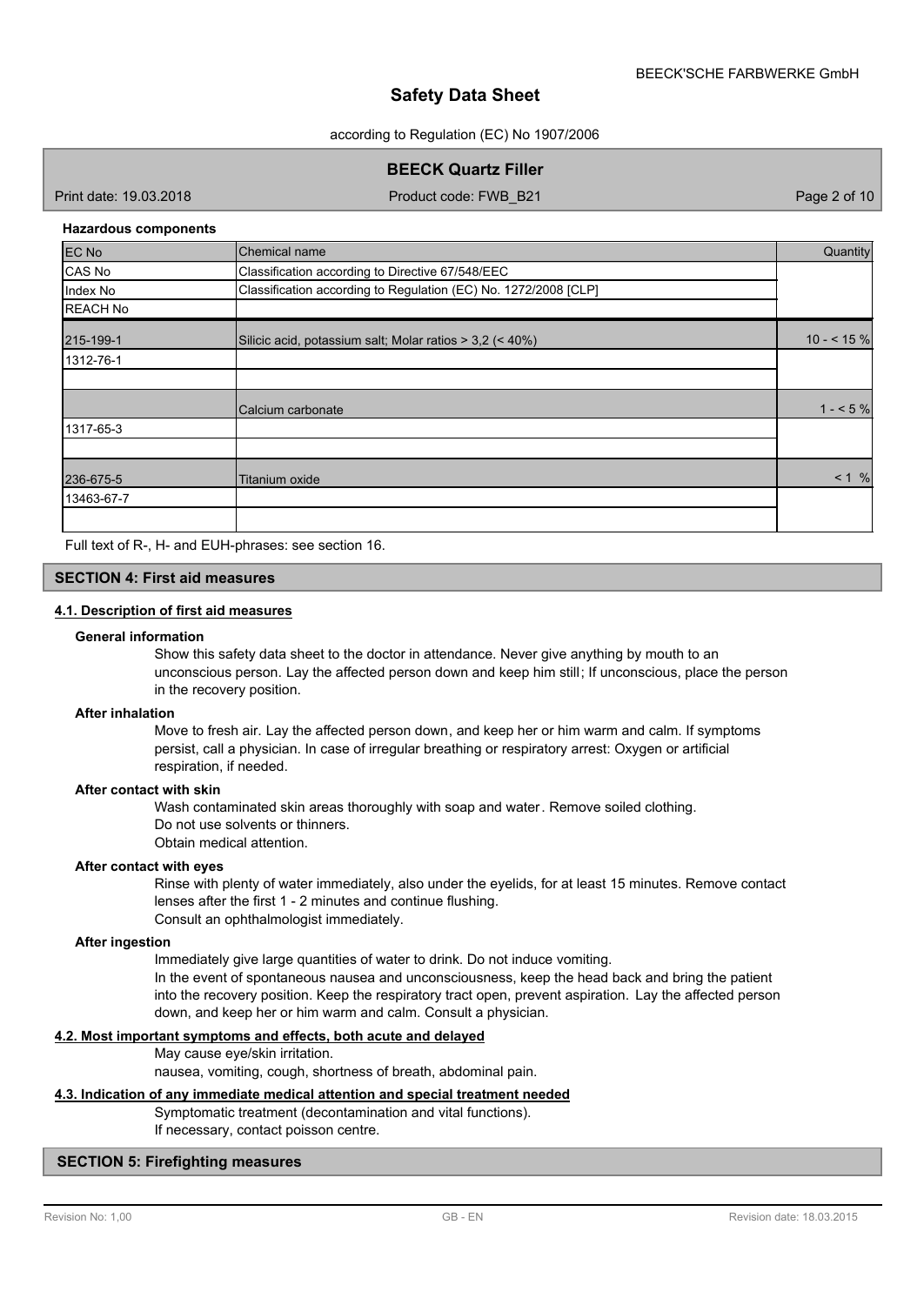according to Regulation (EC) No 1907/2006

# **BEECK Quartz Filler**

Print date: 19.03.2018 Product code: FWB\_B21 Page 3 of 10

#### **5.1. Extinguishing media**

### **Suitable extinguishing media**

The product itself does not burn. Use extinguishing measures that are appropriate to the environment.

### **Unsuitable extinguishing media**

Do not use a solid water stream as it may scatter and spread fire.

### **5.2. Special hazards arising from the substance or mixture**

The release of the following substances is possible in a fire: carbon dioxide (CO2), carbon monoxide (CO), smoke, nitrogen oxides (NOx).

The inhalation of hazardous decomposition products may cause serious health damage.

## **5.3. Advice for firefighters**

Do not breathe in the vapours and combustion gases. Wear self-contained breathing apparatus for fire fighting, if necessary.

#### **Additional information**

The combustion gases are partially condensed with the water used to extinguish the fire and end up as a contaminant in this water.

Do not let product enter drains.

# **SECTION 6: Accidental release measures**

#### **6.1. Personal precautions, protective equipment and emergency procedures**

Evacuate personnel to a safe area. Ensure adequate ventilation, especially in confined areas. Do not breathe in vapours and mist.

Use personal protective equipment. Wear suitable gloves and eye/face protection. Avoid bringing product in contact with the skin.

Slipping hazard due to leakage.

#### **6.2. Environmental precautions**

May not end up in waste water or open waters. Entry into rivers or surface water is to be prevented by the erection of barriers made of sand or earth or by other suitable barriers. Contact the responsible authority immediately if the product ends up in the soil, a body of water, or the sewer system.

#### **6.3. Methods and material for containment and cleaning up**

Soak up with inert absorbent material (e.g. sand, silica gel, acid binder, universal binder). Dispose of as described in section 13. After cleaning, flush away traces with water.

#### **6.4. Reference to other sections**

See section 8, 13

# **SECTION 7: Handling and storage**

#### **7.1. Precautions for safe handling**

#### **Advice on safe handling**

Provide sufficient air exchange and/or exhaust in work rooms. Containers keep tightly closed. Avoid contact with skin and eyes.

The further treatment / removal of coatings by grinding, burning, etc. may create hazardous dust and/or vapour. Wear suitable gloves and eye/face protection.

Do not breathe vapours/dust. When using, do not eat, drink, or smoke.

Suitable protective equipment: See section 8.

#### **Advice on protection against fire and explosion**

The product is not flammable.

The product is not explosive.

#### **Further information on handling**

Comply with the health and safety at work laws. Handle, store and transport in compliance with local regulations and in labelled containers that are suitable for this product. Do not use containers from following material: aluminium, zinc, glass.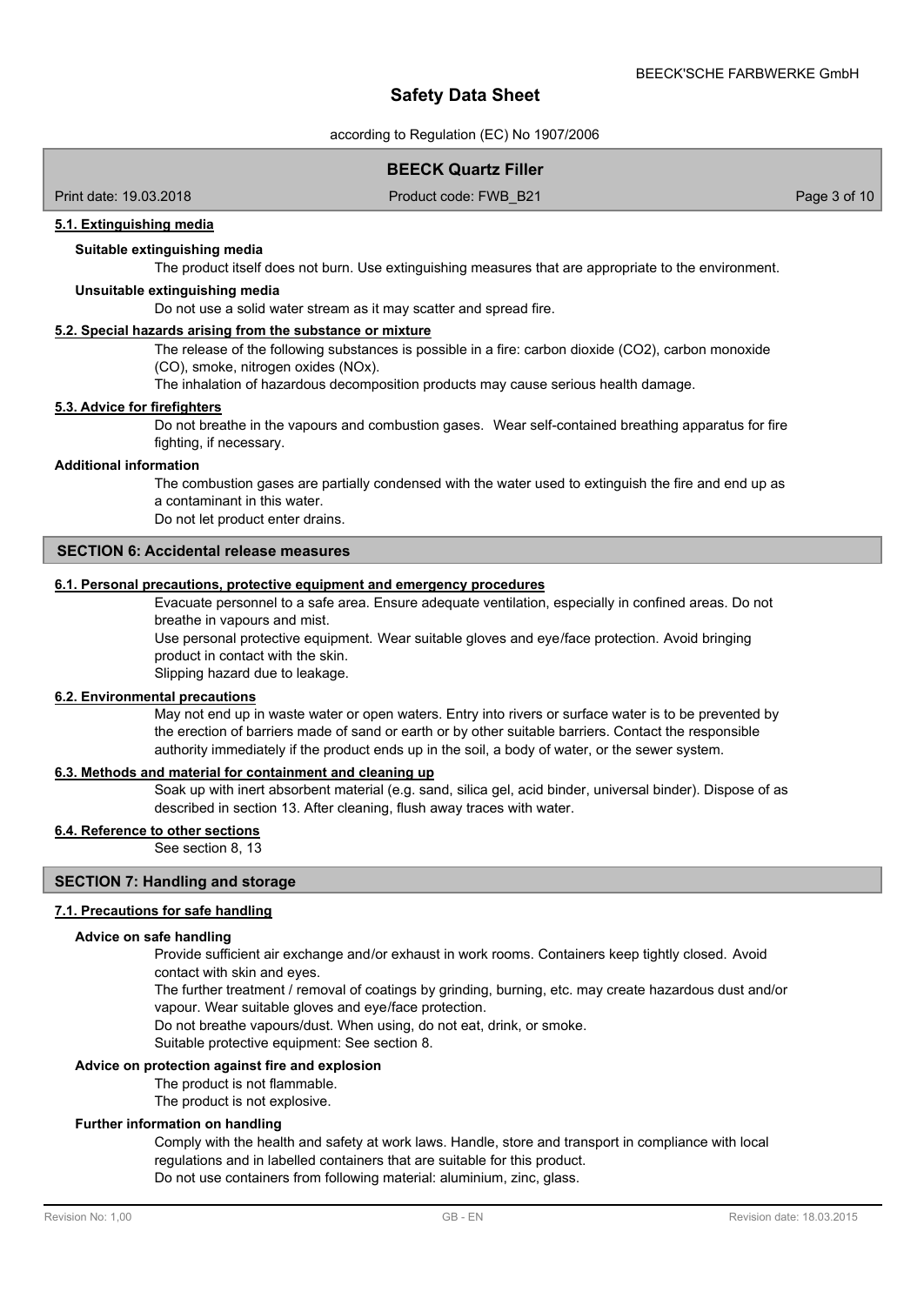according to Regulation (EC) No 1907/2006

# **BEECK Quartz Filler**

Print date: 19.03.2018 Product code: FWB\_B21 Page 4 of 10

Take notice of the directions of use on the label.

#### **7.2. Conditions for safe storage, including any incompatibilities**

#### **Requirements for storage rooms and vessels**

Store in compliance with the local regulations. Store sealed in the original container. Keep in a dry, cool place. Protect from freezing.

#### **Advice on storage compatibility**

Do not store near acids.

## **Further information on storage conditions**

Smoking in the storage rooms is forbidden. Entry by unauthorized individuals is forbidden. Keep at temperatures between 5°C and 25°C.

Already opened containers should be closed thoroughly and should be stored upright in order to prevent leakage.

### **7.3. Specific end use(s)**

No data available.

### **SECTION 8: Exposure controls/personal protection**

#### **8.1. Control parameters**

#### **Exposure limits (EH40)**

| CAS No     | Substance                       | ppm | mq/m <sup>3</sup> | fibres/mll | Category      | Origin |
|------------|---------------------------------|-----|-------------------|------------|---------------|--------|
| 7727-43-7  | Barium sulphate, inhalable dust |     | 10I               |            | TWA $(8 h)$   | WEL    |
|            |                                 |     |                   |            | STEL (15 min) | WEL    |
| 1317-65-3  | Calcium carbonate, respirable   |     |                   |            | TWA (8 h)     | WEL    |
|            |                                 |     |                   |            | STEL (15 min) | WEL    |
| 13463-67-7 | Titanium dioxide, respirable    |     | 4                 |            | TWA (8 h)     | WEL    |
|            |                                 |     |                   |            | STEL (15 min) | WEL    |

#### **8.2. Exposure controls**

#### **Appropriate engineering controls**

Ensure adequate ventilation, especially in confined areas. This can be achieved by local or space exhaust. If this is not sufficient, in order to hold the solvent vapour concentration lower than the occupational exposure limit an approved respiratory protection apparatus must be worn.

#### **Protective and hygiene measures**

Avoid contact with skin and eyes. Do not breathe in vapours or spray mist. Remove and wash contaminated clothing before re-use. Do not eat, drink, smoke or take snuff at work. Wash hands before breaks and immediately after handling the product. Keep away from food, drink and animal food stuffs.

#### **Eye/face protection**

Wear suitable gloves and eye/face protection.

Eye wash.

#### **Hand protection**

Protective gloves.

The manufacturer recommends the following glove materials: PVC- or rubber gloves. Safety gloves should be selected for the actual conditions of use and in accordance with the instructions for use provided by the manufacturer. Preventive skin protection: skin protection cream.

#### **Skin protection**

Impervious clothing, boots, apron, protective gloves. Take off all contaminated clothing immediately. Wash contaminated skin areas thoroughly with soap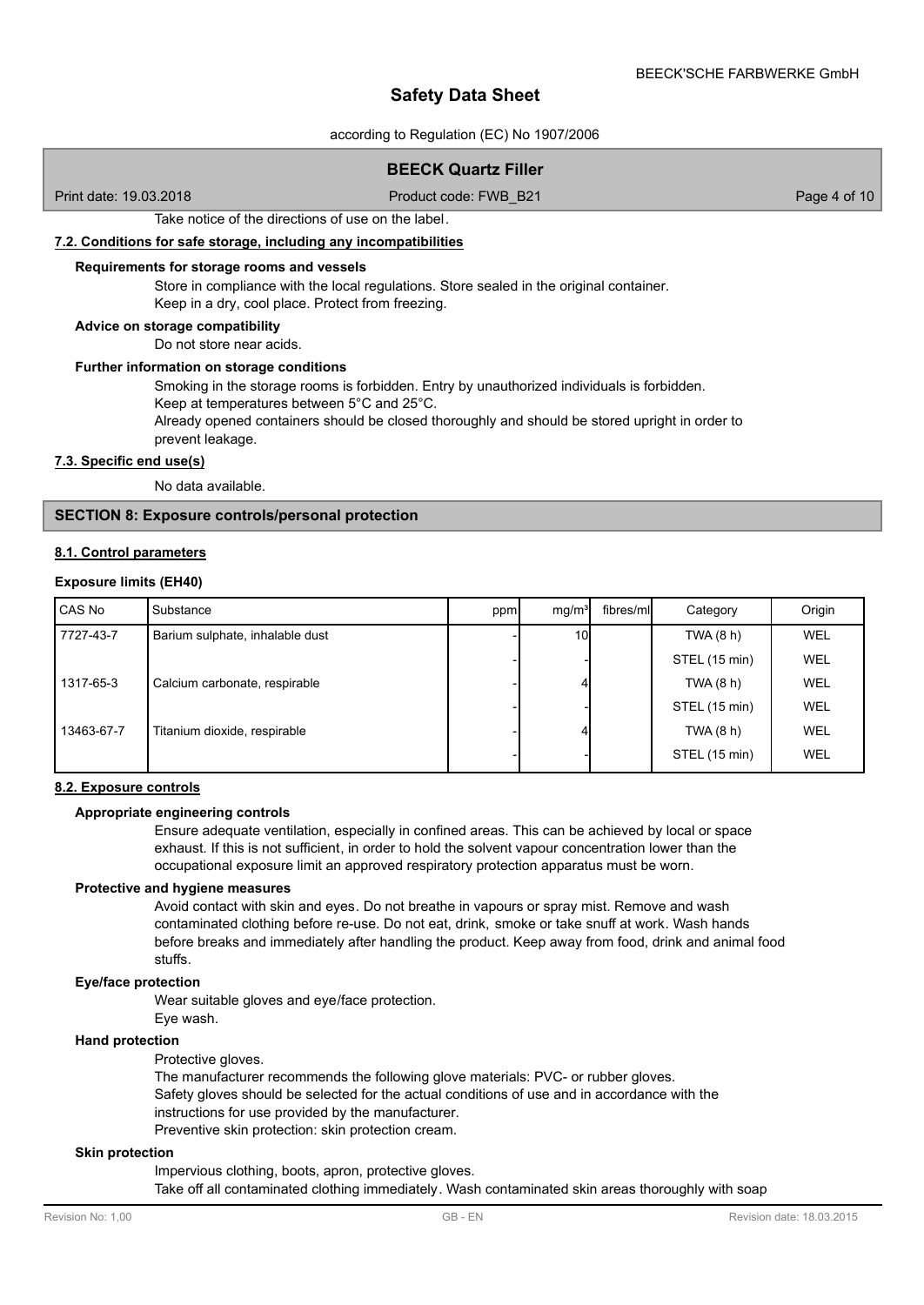according to Regulation (EC) No 1907/2006

|                                                                                                     | <b>BEECK Quartz Filler</b>                                                                                                                                                                                      |                    |              |
|-----------------------------------------------------------------------------------------------------|-----------------------------------------------------------------------------------------------------------------------------------------------------------------------------------------------------------------|--------------------|--------------|
| Print date: 19.03.2018                                                                              | Product code: FWB_B21                                                                                                                                                                                           |                    | Page 5 of 10 |
| and water.                                                                                          |                                                                                                                                                                                                                 |                    |              |
| <b>Respiratory protection</b>                                                                       |                                                                                                                                                                                                                 |                    |              |
| be done wearing adequate respirator.                                                                | When workers are facing concentrations above the exposure limit, they must use appropriate certified<br>respirators. In order to avoid inhalation of spray-mist and sanding dust, all spraying and sanding must |                    |              |
| <b>Environmental exposure controls</b><br>Do not flush into surface water or sanitary sewer system. |                                                                                                                                                                                                                 |                    |              |
| <b>SECTION 9: Physical and chemical properties</b>                                                  |                                                                                                                                                                                                                 |                    |              |
| 9.1. Information on basic physical and chemical properties                                          |                                                                                                                                                                                                                 |                    |              |
| Physical state:                                                                                     | paste                                                                                                                                                                                                           |                    |              |
| Colour:                                                                                             | natural white                                                                                                                                                                                                   |                    |              |
| Odour:                                                                                              | mild                                                                                                                                                                                                            |                    |              |
|                                                                                                     |                                                                                                                                                                                                                 | <b>Test method</b> |              |
| pH-Value:                                                                                           | 11                                                                                                                                                                                                              |                    |              |
| Changes in the physical state                                                                       |                                                                                                                                                                                                                 |                    |              |
| Melting point:                                                                                      | No data available.                                                                                                                                                                                              |                    |              |
| Initial boiling point and boiling range:                                                            | No data available.                                                                                                                                                                                              |                    |              |
| Sublimation point:                                                                                  | No data available.                                                                                                                                                                                              |                    |              |
| Softening point:                                                                                    | No data available.                                                                                                                                                                                              |                    |              |
| Pour point:                                                                                         | No data available.                                                                                                                                                                                              |                    |              |
| Flash point:                                                                                        | not applicable                                                                                                                                                                                                  |                    |              |
| <b>Explosive properties</b><br>No data available.                                                   |                                                                                                                                                                                                                 |                    |              |
| Lower explosion limits:                                                                             | No data available.                                                                                                                                                                                              |                    |              |
| Upper explosion limits:                                                                             | No data available.                                                                                                                                                                                              |                    |              |
| <b>Auto-ignition temperature</b>                                                                    |                                                                                                                                                                                                                 |                    |              |
| Solid:                                                                                              | No data available.                                                                                                                                                                                              |                    |              |
| Decomposition temperature:                                                                          | No data available.                                                                                                                                                                                              |                    |              |
| Vapour pressure:                                                                                    | No data available.                                                                                                                                                                                              |                    |              |
| Density:                                                                                            | $1,56$ g/cm <sup>3</sup>                                                                                                                                                                                        |                    |              |
| Water solubility:                                                                                   | No data available.                                                                                                                                                                                              |                    |              |
| Solubility in other solvents<br>No data available.                                                  |                                                                                                                                                                                                                 |                    |              |
| Partition coefficient:                                                                              | No data available.                                                                                                                                                                                              |                    |              |
| Viscosity / dynamic:                                                                                | 9000 mPa·s                                                                                                                                                                                                      |                    |              |
| Viscosity / kinematic:                                                                              | No data available.                                                                                                                                                                                              |                    |              |
| Vapour density:                                                                                     | No data available.                                                                                                                                                                                              |                    |              |
| 9.2. Other information                                                                              |                                                                                                                                                                                                                 |                    |              |
| Solid content:                                                                                      | No data available.                                                                                                                                                                                              |                    |              |
| No data available.                                                                                  |                                                                                                                                                                                                                 |                    |              |

# **SECTION 10: Stability and reactivity**

I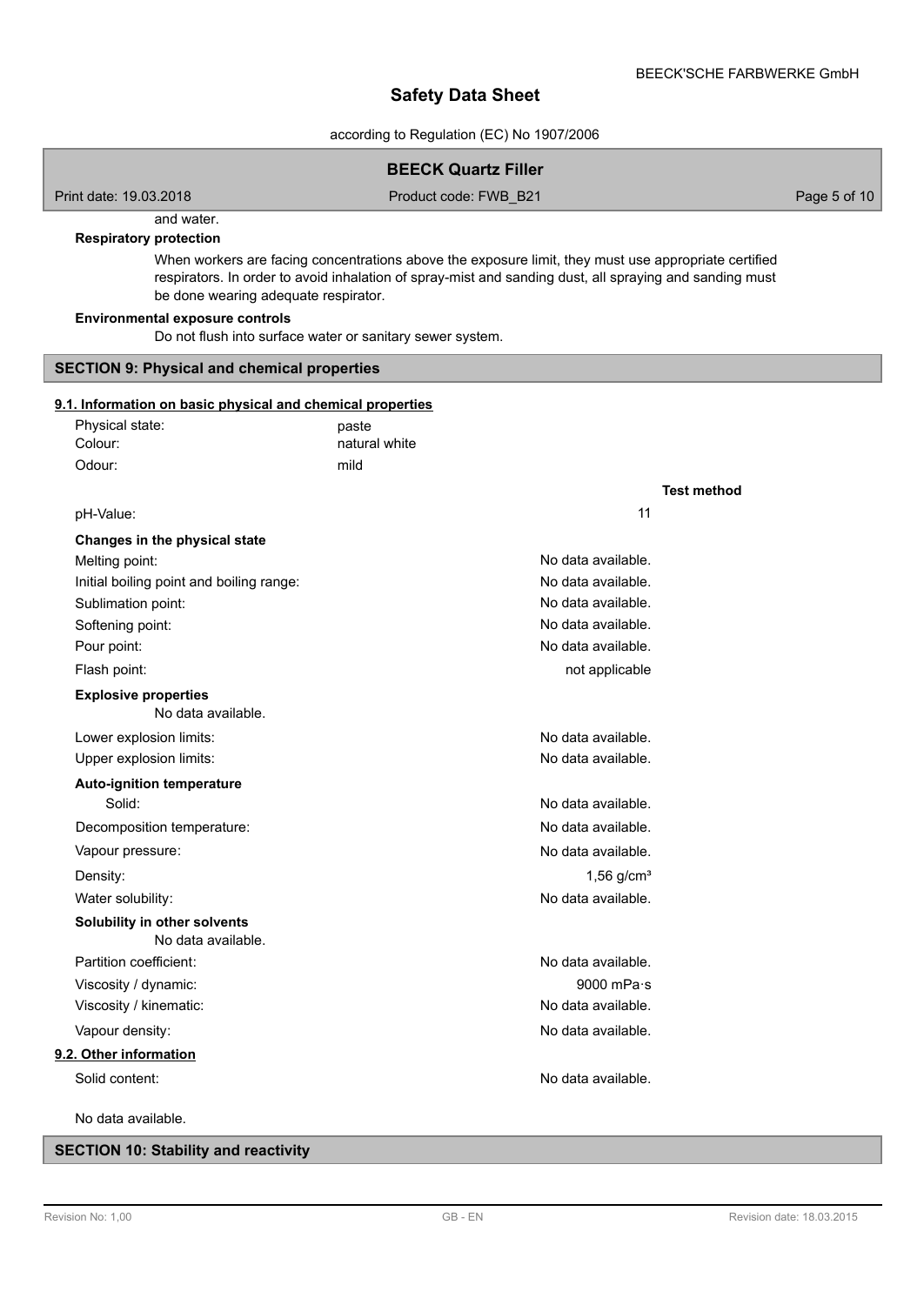according to Regulation (EC) No 1907/2006

# **BEECK Quartz Filler**

Print date: 19.03.2018 **Product code: FWB\_B21** Page 6 of 10

#### **10.1. Reactivity**

No data available.

# **10.2. Chemical stability**

Stable under proper storage and handling.

### **10.3. Possibility of hazardous reactions**

No dangerous reactions occur under normal storage conditions and in normal use. Does not polymerize.

#### **10.4. Conditions to avoid**

None under normal use.

## **10.5. Incompatible materials**

strong oxidizers; strong acids

### **10.6. Hazardous decomposition products**

No decomposition if stored and applied as directed.

# **SECTION 11: Toxicological information**

# **11.1. Information on toxicological effects**

#### **Toxicocinetics, metabolism and distribution**

No data available.

## **Acute toxicity**

No data is available on the product itself.

| CAS No     | Chemical name            |                                                          |              |                |                     |  |
|------------|--------------------------|----------------------------------------------------------|--------------|----------------|---------------------|--|
|            | <b>Exposure routes</b>   | Method                                                   | Dose         | <b>Species</b> | Source              |  |
| 1312-76-1  |                          | Silicic acid, potassium salt; Molar ratios > 3,2 (< 40%) |              |                |                     |  |
|            | oral                     | LD50                                                     | > 2000 mg/kg | Rat            |                     |  |
| 1317-65-3  | Calcium carbonate        |                                                          |              |                |                     |  |
|            | oral                     | LD50                                                     | > 5000 mg/kg | Irat           |                     |  |
| 13463-67-7 | Titanium oxide           |                                                          |              |                |                     |  |
|            | oral                     | LD50                                                     | >5000 mg/kg  | Irat           | OECD <sub>425</sub> |  |
|            | dermal                   | LD50                                                     | >5000 mg/kg  | rabbit         |                     |  |
|            | inhalative (4 h) aerosol | <b>LC50</b>                                              | $>6,8$ mg/l  | rat            |                     |  |

# **Irritation and corrosivity**

May cause eye/skin irritation.

### **Sensitising effects**

No data available.

# **STOT-single exposure**

No data available.

# **Severe effects after repeated or prolonged exposure**

No data available.

#### **Carcinogenic/mutagenic/toxic effects for reproduction**

No data available.

# **Aspiration hazard**

No data available.

# **Specific effects in experiment on an animal**

No data available.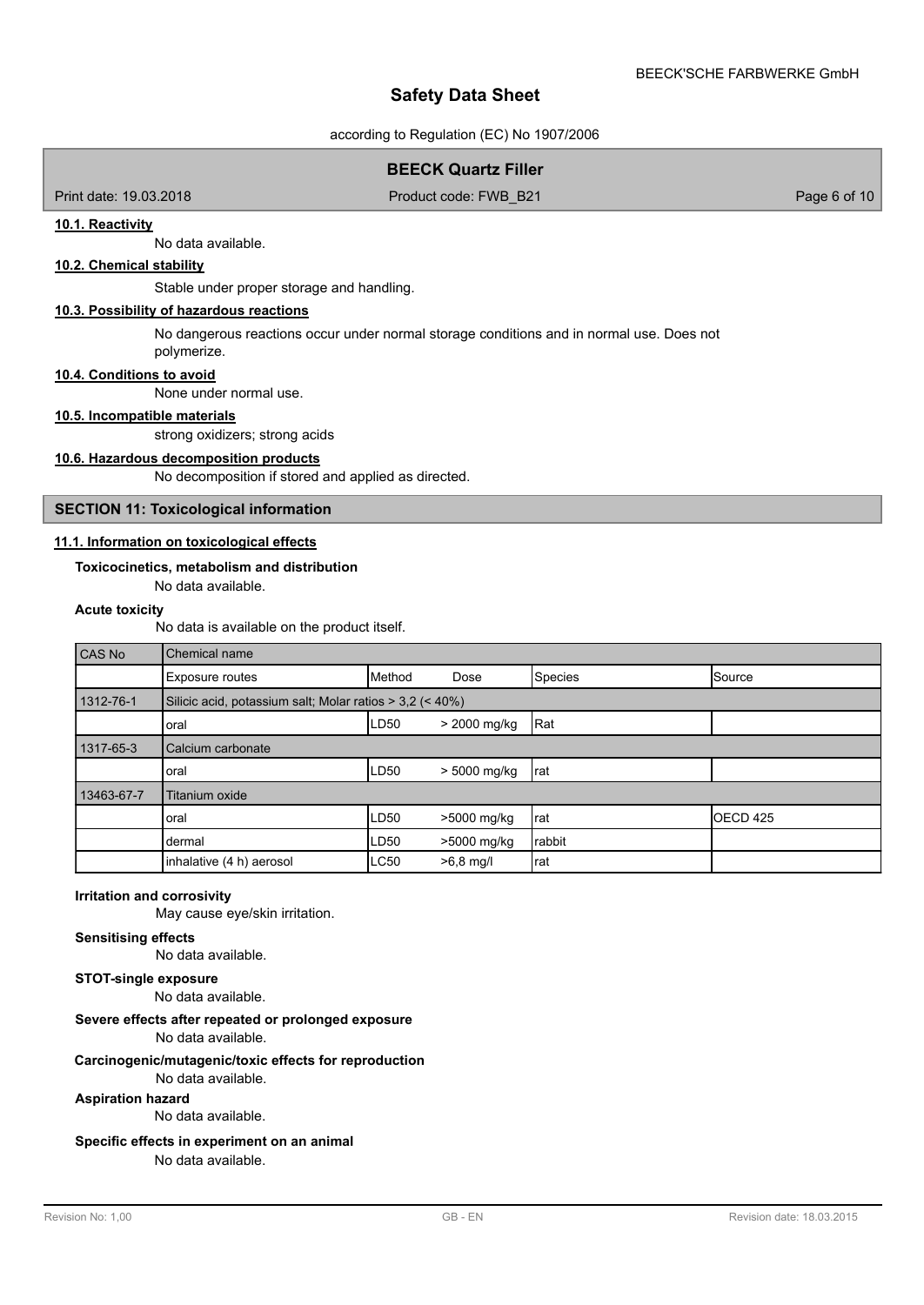#### according to Regulation (EC) No 1907/2006

# **BEECK Quartz Filler**

Print date: 19.03.2018 Product code: FWB\_B21 Page 7 of 10

### **SECTION 12: Ecological information**

# **12.1. Toxicity**

No data is available on the product itself.

| <b>CAS No</b> | Chemical name            |                   |             |                                            |                     |
|---------------|--------------------------|-------------------|-------------|--------------------------------------------|---------------------|
|               | Aquatic toxicity         | Method            | Dose        | [h]   [d] Species                          | Source              |
| 1317-65-3     | Calcium carbonate        |                   |             |                                            |                     |
|               | Acute fish toxicity      | <b>LC50</b>       | >10000 mg/l | 96 hRainbow trout<br>(Oncorhynchus mykiss) |                     |
|               | Acute algae toxicity     | ErC <sub>50</sub> | >200 mg/l   | 72 h Desmodesmus subspicatus               |                     |
|               | Acute crustacea toxicity | EC <sub>50</sub>  | >1000 mg/l  | 48 h Daphnia magna                         |                     |
| 13463-67-7    | Titanium oxide           |                   |             |                                            |                     |
|               | Acute fish toxicity      | <b>LC50</b>       | >1000 mg/l  | 96 h Pimephales promelas                   |                     |
|               | Acute algae toxicity     | ErC <sub>50</sub> | $16$ mg/l   | <b>Pseudokirchneriella</b><br>subcapitata  |                     |
|               | Acute crustacea toxicity | <b>EC50</b>       | $>100$ mg/l | 48 h Daphnia magna                         | OECD <sub>202</sub> |

# **12.2. Persistence and degradability**

No data available.

# **12.3. Bioaccumulative potential**

No data available.

# **12.4. Mobility in soil**

No data available.

## **12.5. Results of PBT and vPvB assessment**

No data available.

# **12.6. Other adverse effects**

No data available.

#### **Further information**

Do not flush into surface water or sanitary sewer system. Do not allow material to contaminate ground water system.

#### **SECTION 13: Disposal considerations**

# **13.1. Waste treatment methods**

#### **Advice on disposal**

Disposal in accordance with the official regulations.

Do not flush into surface water or sanitary sewer system. Offer surplus and non-recyclable solutions to a licensed disposal company.

#### **Waste disposal number of waste from residues/unused products**

080112 WASTES FROM THE MANUFACTURE, FORMULATION, SUPPLY AND USE (MFSU) OF COATINGS (PAINTS, VARNISHES AND VITREOUS ENAMELS), ADHESIVES, SEALANTS AND PRINTING INKS; wastes from MFSU and removal of paint and varnish; waste paint and varnish other than those mentioned in 08 01 11

#### **Waste disposal number of used product**

WASTES FROM THE MANUFACTURE, FORMULATION, SUPPLY AND USE (MFSU) OF COATINGS (PAINTS, VARNISHES AND VITREOUS ENAMELS), ADHESIVES, SEALANTS AND PRINTING INKS; wastes from MFSU and removal of paint and varnish; waste paint and varnish other than those mentioned in 08 01 11 080112

# **Contaminated packaging**

Packaging can be sent for recycling after being emptied and cleaned. If recycling is not practicable,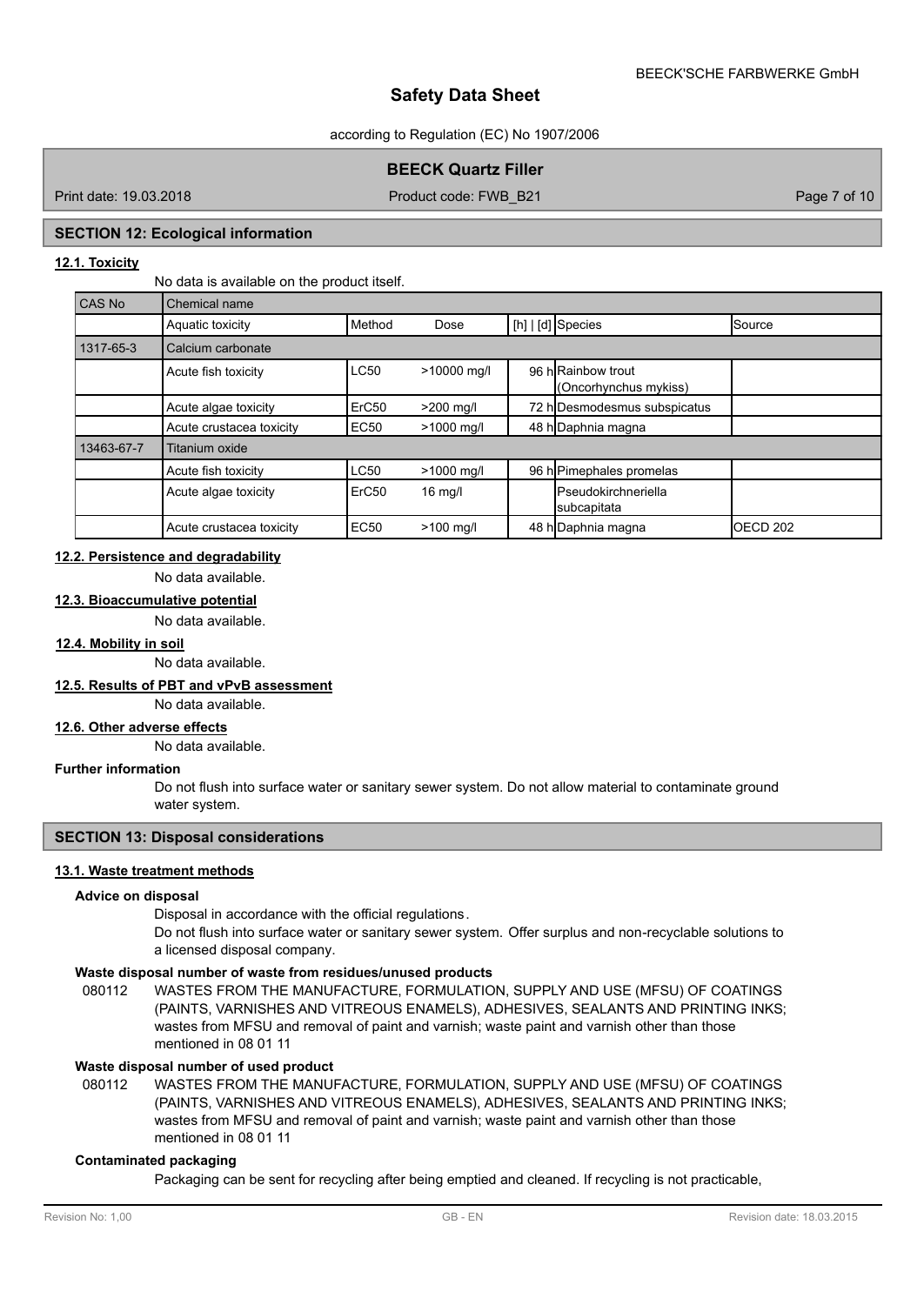according to Regulation (EC) No 1907/2006

# **BEECK Quartz Filler**

Print date: 19.03.2018 **Product code: FWB\_B21** Product code: FWB\_B21 Page 8 of 10

dispose of in compliance with the official regulations and the Environmental Protection (Duty of Care) Regulations 1991.

# **SECTION 14: Transport information**

| Land transport (ADR/RID)                                     |                                                              |  |  |  |  |
|--------------------------------------------------------------|--------------------------------------------------------------|--|--|--|--|
| 14.1. UN number:                                             | not regulated                                                |  |  |  |  |
| 14.3. Transport hazard class(es):                            | not regulated                                                |  |  |  |  |
| 14.4. Packing group:                                         | not regulated                                                |  |  |  |  |
| Hazard label:                                                | n.d.a.                                                       |  |  |  |  |
|                                                              |                                                              |  |  |  |  |
|                                                              |                                                              |  |  |  |  |
|                                                              |                                                              |  |  |  |  |
| Classification code:                                         | n.d.a.                                                       |  |  |  |  |
| Special Provisions:                                          | n.d.a.                                                       |  |  |  |  |
| Limited quantity:                                            | n.d.a.                                                       |  |  |  |  |
| Transport category:                                          | n.d.a.                                                       |  |  |  |  |
| Hazard No:                                                   |                                                              |  |  |  |  |
| Tunnel restriction code:                                     | n.d.a.                                                       |  |  |  |  |
| Other applicable information (land transport)                |                                                              |  |  |  |  |
|                                                              | Not classified as dangerous regarding transport regulations. |  |  |  |  |
| Inland waterways transport (ADN)                             |                                                              |  |  |  |  |
| 14.1. UN number:                                             | not regulated                                                |  |  |  |  |
| 14.2. UN proper shipping name:                               | not regulated                                                |  |  |  |  |
| 14.3. Transport hazard class(es):                            | not regulated                                                |  |  |  |  |
| 14.4. Packing group:                                         | not regulated                                                |  |  |  |  |
| Hazard label:                                                | n.d.a.                                                       |  |  |  |  |
|                                                              |                                                              |  |  |  |  |
|                                                              |                                                              |  |  |  |  |
|                                                              |                                                              |  |  |  |  |
| Classification code:                                         | n.d.a.                                                       |  |  |  |  |
| <b>Special Provisions:</b>                                   | n.d.a.                                                       |  |  |  |  |
| Limited quantity:                                            | n.d.a.                                                       |  |  |  |  |
| Other applicable information (inland waterways transport)    |                                                              |  |  |  |  |
| Not classified as dangerous regarding transport regulations. |                                                              |  |  |  |  |
| <b>Marine transport (IMDG)</b>                               |                                                              |  |  |  |  |
| 14.1. UN number:                                             | not regulated                                                |  |  |  |  |
| 14.2. UN proper shipping name:                               | not regulated                                                |  |  |  |  |
| 14.3. Transport hazard class(es):                            | not regulated                                                |  |  |  |  |
| 14.4. Packing group:                                         | n.d.a.                                                       |  |  |  |  |
| Hazard label:                                                | n.d.a.                                                       |  |  |  |  |
|                                                              |                                                              |  |  |  |  |
|                                                              |                                                              |  |  |  |  |
|                                                              |                                                              |  |  |  |  |
| Marine pollutant:                                            | n.d.a                                                        |  |  |  |  |
| <b>Special Provisions:</b>                                   | n.d.a.                                                       |  |  |  |  |
| Limited quantity:                                            | n.d.a.                                                       |  |  |  |  |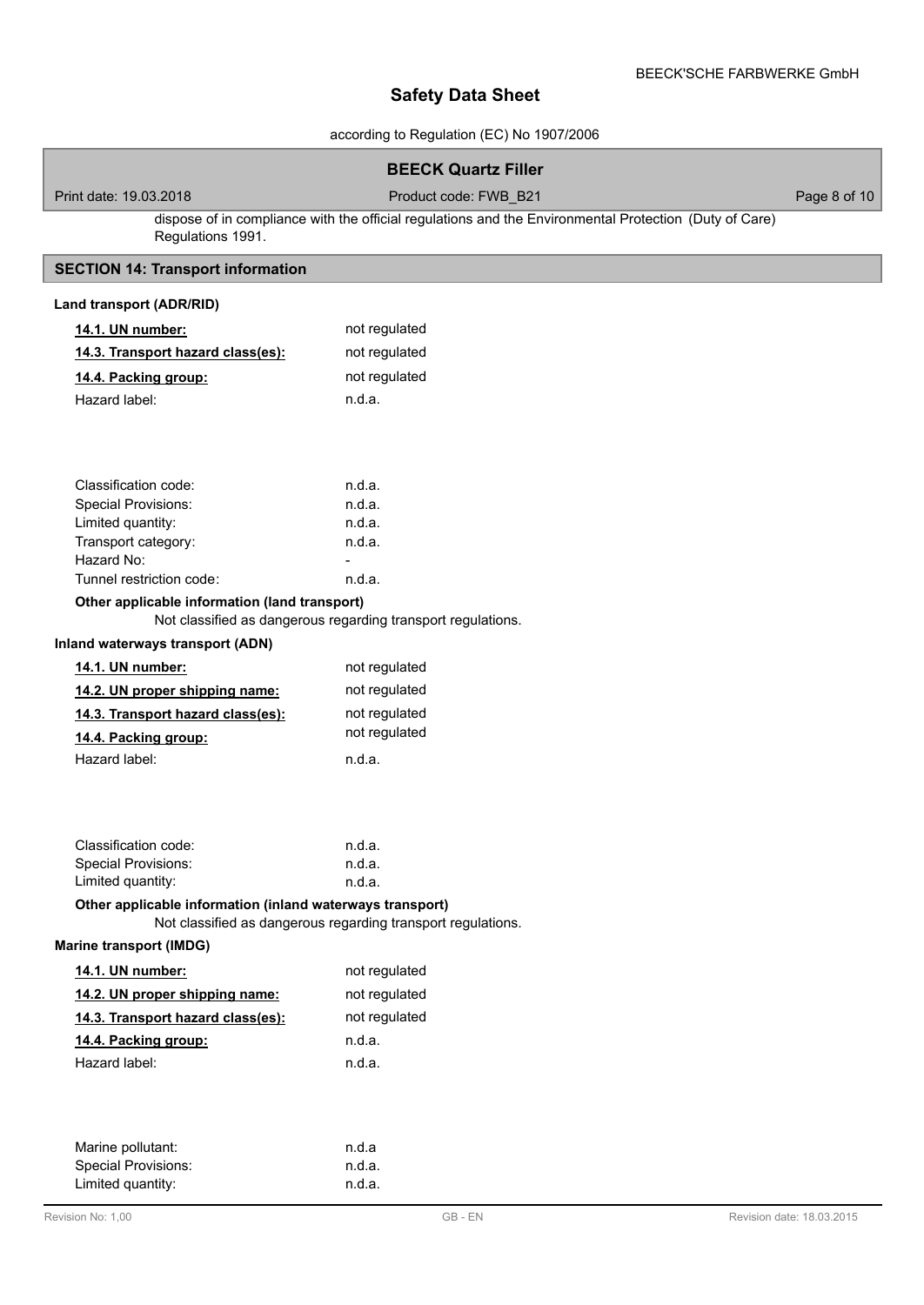according to Regulation (EC) No 1907/2006

|                                                                                  | <b>BEECK Quartz Filler</b>                                                                                                                                                                 |              |  |  |  |  |  |
|----------------------------------------------------------------------------------|--------------------------------------------------------------------------------------------------------------------------------------------------------------------------------------------|--------------|--|--|--|--|--|
| Print date: 19.03.2018                                                           | Product code: FWB B21                                                                                                                                                                      | Page 9 of 10 |  |  |  |  |  |
| Excepted quantity:                                                               | n.d.a.                                                                                                                                                                                     |              |  |  |  |  |  |
| EmS:                                                                             | n.d.a.                                                                                                                                                                                     |              |  |  |  |  |  |
|                                                                                  | Other applicable information (marine transport)<br>Not classified as dangerous regarding transport regulations.                                                                            |              |  |  |  |  |  |
| Air transport (ICAO)                                                             |                                                                                                                                                                                            |              |  |  |  |  |  |
| 14.1. UN number:                                                                 | not restricted                                                                                                                                                                             |              |  |  |  |  |  |
| 14.2. UN proper shipping name:                                                   | not restricted                                                                                                                                                                             |              |  |  |  |  |  |
| 14.3. Transport hazard class(es):                                                | not restricted                                                                                                                                                                             |              |  |  |  |  |  |
| 14.4. Packing group:                                                             | n.d.a.                                                                                                                                                                                     |              |  |  |  |  |  |
| Hazard label:                                                                    | n.d.a.                                                                                                                                                                                     |              |  |  |  |  |  |
| <b>Special Provisions:</b><br>Limited quantity Passenger:                        | n.d.a.<br>n.d.a.                                                                                                                                                                           |              |  |  |  |  |  |
| Passenger LQ:                                                                    | n.d.a.                                                                                                                                                                                     |              |  |  |  |  |  |
| Excepted quantity:                                                               | n.d.a.                                                                                                                                                                                     |              |  |  |  |  |  |
| IATA-packing instructions - Passenger:<br>IATA-max. quantity - Passenger:        | n.d.a.<br>n.d.a.                                                                                                                                                                           |              |  |  |  |  |  |
| IATA-packing instructions - Cargo:                                               | n.d.a.                                                                                                                                                                                     |              |  |  |  |  |  |
| IATA-max. quantity - Cargo:                                                      | n.d.a.                                                                                                                                                                                     |              |  |  |  |  |  |
| Other applicable information (air transport)                                     | Not classified as dangerous regarding transport regulations.                                                                                                                               |              |  |  |  |  |  |
| Danger releasing substance:                                                      | n.d.a.                                                                                                                                                                                     |              |  |  |  |  |  |
| 14.6. Special precautions for user<br>not applicable                             |                                                                                                                                                                                            |              |  |  |  |  |  |
| 14.7. Transport in bulk according to Annex II of MARPOL73/78 and the IBC Code    |                                                                                                                                                                                            |              |  |  |  |  |  |
| not applicable                                                                   |                                                                                                                                                                                            |              |  |  |  |  |  |
| Other applicable information                                                     |                                                                                                                                                                                            |              |  |  |  |  |  |
| None.                                                                            |                                                                                                                                                                                            |              |  |  |  |  |  |
| <b>SECTION 15: Regulatory information</b>                                        |                                                                                                                                                                                            |              |  |  |  |  |  |
|                                                                                  | 15.1. Safety, health and environmental regulations/legislation specific for the substance or mixture                                                                                       |              |  |  |  |  |  |
| EU regulatory information                                                        |                                                                                                                                                                                            |              |  |  |  |  |  |
| 2004/42/EC (VOC):                                                                | The EU limit value for this product (product category: II. A c, Wb) in ready<br>to use form is max 40 g/litre of VOC. The VOC content of this product in<br>ready to use form is max 4 g/l |              |  |  |  |  |  |
| <b>Additional information</b>                                                    | No Substances of Very High Concern (SVHC) according REACH Articel 57.                                                                                                                      |              |  |  |  |  |  |
| National regulatory information                                                  |                                                                                                                                                                                            |              |  |  |  |  |  |
| Water contaminating class (D):                                                   | 1 - slightly water contaminating                                                                                                                                                           |              |  |  |  |  |  |
| 15.2. Chemical safety assessment                                                 |                                                                                                                                                                                            |              |  |  |  |  |  |
| Chemical safety assessments for substances in this mixture were not carried out. |                                                                                                                                                                                            |              |  |  |  |  |  |
| <b>SECTION 16: Other information</b>                                             |                                                                                                                                                                                            |              |  |  |  |  |  |

# **Abbreviations and acronyms**

# n.a. = not applicable